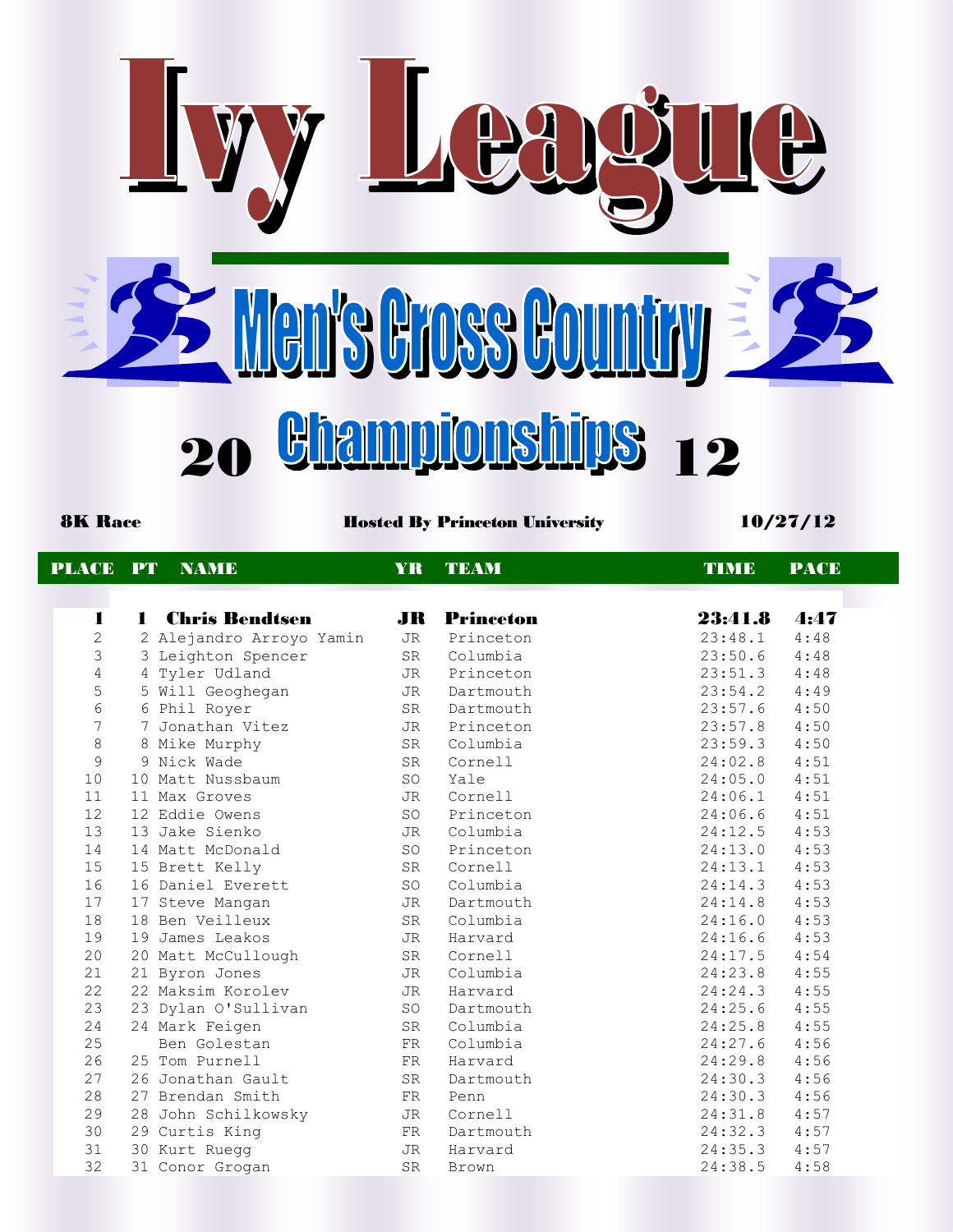| 33     | Nico Composto       | <b>JR</b>  | Columbia  | 24:40.3 | 4:58 |
|--------|---------------------|------------|-----------|---------|------|
| 34     | Steve Iglehart      | SR         | Columbia  | 24:41.5 | 4:59 |
| 35     | 32 Alexander Conner | FR         | Yale      | 24:42.1 | 4:59 |
| 36     | 33 Thomas Awad      | FR         | Penn      | 24:44.8 | 4:59 |
| 37     | 34 Kevin Lunn       | SR         | Yale      | 24:46.8 | 5:00 |
| 38     | 35 Billy Gaudreau   | FR         | Harvard   | 24:48.3 | 5:00 |
| 39     | 36 Michael Kiley    | SR         | Penn      | 24:49.3 | 5:00 |
| 40     | John Gregorek       | JR         | Columbia  | 24:49.3 | 5:00 |
| 41     | 37 Henry Sterling   | JR         | Dartmouth | 24:49.3 | 5:00 |
| 42     | 38 Jakob Lindaas    | SR         | Harvard   | 24:50.3 | 5:00 |
| 43     | 39 Brandon Clark    | FR         | Penn      | 24:52.3 | 5:01 |
| 44     | 40 Tim Hillas       | SR         | Yale      | 24:53.6 | 5:01 |
| 45     | Silas Talbot        | SO         | Dartmouth | 24:56.8 | 5:02 |
| 46     | 41 Ben Potts        | SO         | Cornell   | 24:57.1 | 5:02 |
| 47     | Brian Masterson     | FR         | Dartmouth | 24:57.6 | 5:02 |
| 48     | 42 Isa Qasim        | SO         | Yale      | 24:58.3 | 5:02 |
| 49     | 43 Brendan Boyle    | JR         | Brown     | 24:59.0 | 5:02 |
| 50     | 44 Sam Pons         | SO         | Princeton | 25:00.1 | 5:02 |
| 51     | Adam Doherty        | SR         | Dartmouth | 25:00.1 | 5:02 |
| 52     | 45 Austin Snyder    | SR         | Brown     | 25:01.0 | 5:02 |
| 53     | Max Kaulbach        | SR         | Princeton | 25:03.1 | 5:03 |
| 54     | Mike Danaher        | SR         | Dartmouth | 25:03.8 | 5:03 |
| 55     | 46 John McGowan     | SO         | Yale      | 25:09.8 | 5:04 |
| 56     | 47 Dan Milechman    | FR         | Harvard   | 25:10.6 | 5:04 |
| 57     | 48 Kevin Dooney     | FR         | Yale      | 25:16.1 | 5:05 |
| 58     | Sam Berger          | FR         | Princeton | 25:16.3 | 5:06 |
| 59     | 49 Ben Rainero      | FR         | Cornell   | 25:16.6 | 5:06 |
| 60     | Demetri Goutos      | SR         | Yale      | 25:16.8 | 5:06 |
| 61     | Tyler Eustance      | SO         | Cornell   | 25:18.1 | 5:06 |
| 62     | Matt Thwaites       | SR         | Yale      | 25:18.6 | 5:06 |
| 63     | 50 Kevin Foy        | SR         | Penn      | 25:19.1 | 5:06 |
| 64     | 51 Ned Willig       | FR         | Brown     | 25:20.1 | 5:06 |
| 65     | Andrew Herring      | JR         | Cornell   | 25:23.3 | 5:07 |
| 66     | David Pugliese      | FR         | Princeton | 25:23.8 | 5:07 |
| 67     | Will Geiken         | SO         | Harvard   | 25:24.1 | 5:07 |
| 68     | Connor Herr         | FR         | Cornell   | 25:25.1 | 5:07 |
| 69     | 52 George Dickson   | SR         | Penn      | 25:29.3 | 5:08 |
| 70     | 53 Mark McGurrin    | SO         | Brown     | 25:31.3 | 5:09 |
| 71     | Ryan Laemel         | <b>JR</b>  | Yale      | 25:33.3 | 5:09 |
| 72     | Andy Gonzalez       | SO         | Harvard   | 25:35.1 | 5:09 |
| 73     | Michael Cunetta     | JR         | Yale      | 25:36.9 | 5:10 |
| 74     | 54 Jeff Bush        | JR         | Brown     | 25:40.0 | 5:10 |
| 75     | Brian Eimstad       | FR         | Cornell   | 25:40.6 | 5:10 |
| 76     | Lukas Gemar         | FR         | Harvard   | 25:43.1 | 5:11 |
| 77     | 55 Connor Jaramillo | SO         | Penn      | 25:43.8 | 5:11 |
| 78     | Michael Sublette    | FR         | Princeton | 25:44.6 | 5:11 |
| 79     | 56 Kevin Cooper     | SR         | Brown     | 25:54.5 | 5:13 |
| 80     | Colin Savage        | JR         | Brown     | 25:59.1 | 5:14 |
| 81     | Will Sheeran        | FR         | Brown     | 26:02.8 | 5:15 |
| 82     | Kyler Evitt         | JR         | Brown     | 26:03.0 | 5:15 |
| 83     | Jacob Sandry        | SO         | Yale      | 26:05.1 | 5:15 |
| 84     | Sean Pohorence      | ${\tt SR}$ | Harvard   | 26:05.5 | 5:15 |
| 85     | Chris Allen         | FR         | Harvard   | 26:09.6 | 5:16 |
| 86     | John Foye           | JR         | Penn      | 26:13.5 | 5:17 |
| 87     | John Trueman        | SO         | Penn      | 26:21.3 | 5:19 |
| $8\,8$ | Ben Stephenson      | SR         | Brown     | 26:34.1 | 5:21 |
| 89     | Dustin Wilson       | ${\rm FR}$ | Columbia  | 27:12.8 | 5:29 |
|        |                     |            |           |         |      |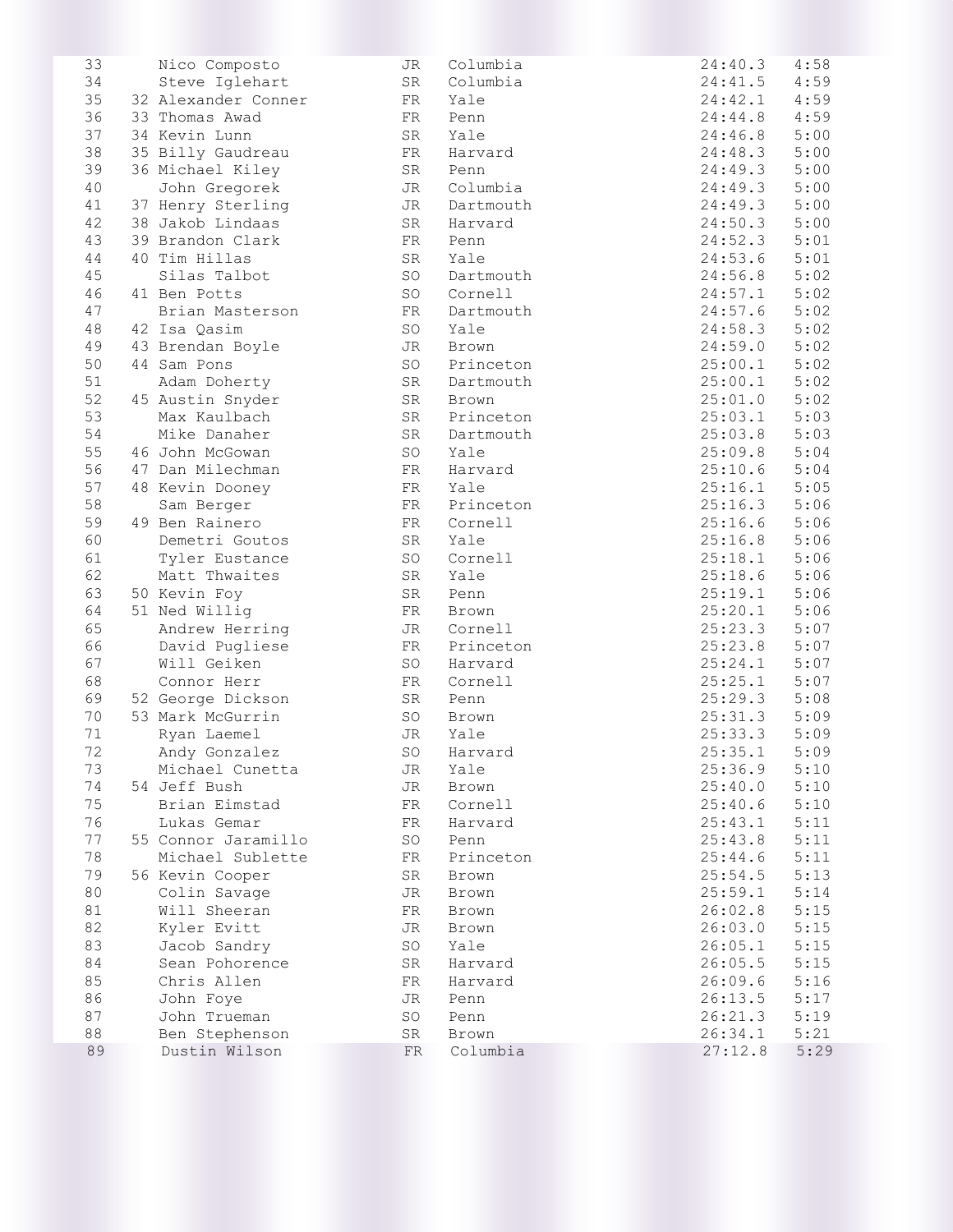# TEAM SCORE

### 1. Princeton Total: Points 26

|                |               | (23:53.2)              |           | $119:25.6$ $0:24.8$ |
|----------------|---------------|------------------------|-----------|---------------------|
|                | <b>PLAYEE</b> | NAME                   | YR        | T N I B             |
|                |               | Chris Bendtsen         | JR.       | 23:41.8             |
| $\overline{2}$ | 2             | Alejandro Arroyo Yamin | JR.       | 23:48.1             |
| 3              | 4             | Tyler Udland           | JR.       | 23:51.3             |
| 4              | 7             | Jonathan Vitez         | JR.       | 23:57.8             |
| 5              | 12            | Eddie Owens            | SO.       | 24:06.6             |
| 6              | (14)          | Matt McDonald          | SO.       | 24:13.0             |
|                | (44)          | Sam Pons               | <b>SO</b> | 25:00.1             |

## 2. Columbia Total: Points 58

| (24:06.6 | 120:32.7 | 0:25.4) |
|----------|----------|---------|
|          |          |         |

| <b>PLACE</b> | <b>INAMIR</b>    | YK        | THMIR   |
|--------------|------------------|-----------|---------|
| 3            | Leighton Spencer | <b>SR</b> | 23:50.6 |
| 8            | Mike Murphy      | SR.       | 23:59.3 |
| 13           | Jake Sienko      | JR.       | 24:12.5 |
| 16           | Daniel Everett   | SO.       | 24:14.3 |
| 18           | Ben Veilleux     | <b>SR</b> | 24:16.0 |
| (21)         | Byron Jones      | JR.       | 24:23.8 |
| (24)         | Mark Feigen      | <b>SR</b> | 24:25.8 |
|              |                  |           |         |

### 3. Dartmouth Total: Points 77

|                |              | (24:12.5         | $121:02.5$ $0:36.1$ |         |  |
|----------------|--------------|------------------|---------------------|---------|--|
|                | <b>PLACE</b> | <b>NAMB</b>      | YR                  | TIMB    |  |
|                | 5            | Will Geoghegan   | JR.                 | 23:54.2 |  |
| $\overline{2}$ | 6            | Phil Royer       | SR                  | 23:57.6 |  |
| 3              | 17           | Steve Mangan     | JR                  | 24:14.8 |  |
| 4              | 23           | Dylan O'Sullivan | SO                  | 24:25.6 |  |
| 5              | 26           | Jonathan Gault   | SR                  | 24:30.3 |  |
| 6              | (29)         | Curtis King      | FR                  | 24:32.3 |  |
|                | (37)         | Henry Sterling   | JR.                 | 24:49.3 |  |
|                |              |                  |                     |         |  |

### 4. Cornell Total: Points 83

(24:14.3 121:11.3 0:29.0)

|               | <b>PLACE</b> | <b>NAMIE</b>     | YK        | <b>THIM B</b> |
|---------------|--------------|------------------|-----------|---------------|
|               | 9            | Nick Wade        | <b>SR</b> | 24:02.8       |
| $\mathcal{L}$ | 11           | Max Groves       | JR.       | 24:06.1       |
| 3             | 15           | Brett Kelly      | SR.       | 24:13.1       |
| 4             | 20           | Matt McCullough  | SR.       | 24:17.5       |
| 5             | 28           | John Schilkowsky | JR        | 24:31.8       |
| 6             | (41)         | Ben Potts        | SO.       | 24:57.1       |
|               | (49)         | Ben Rainero      | FR.       | 25:16.6       |